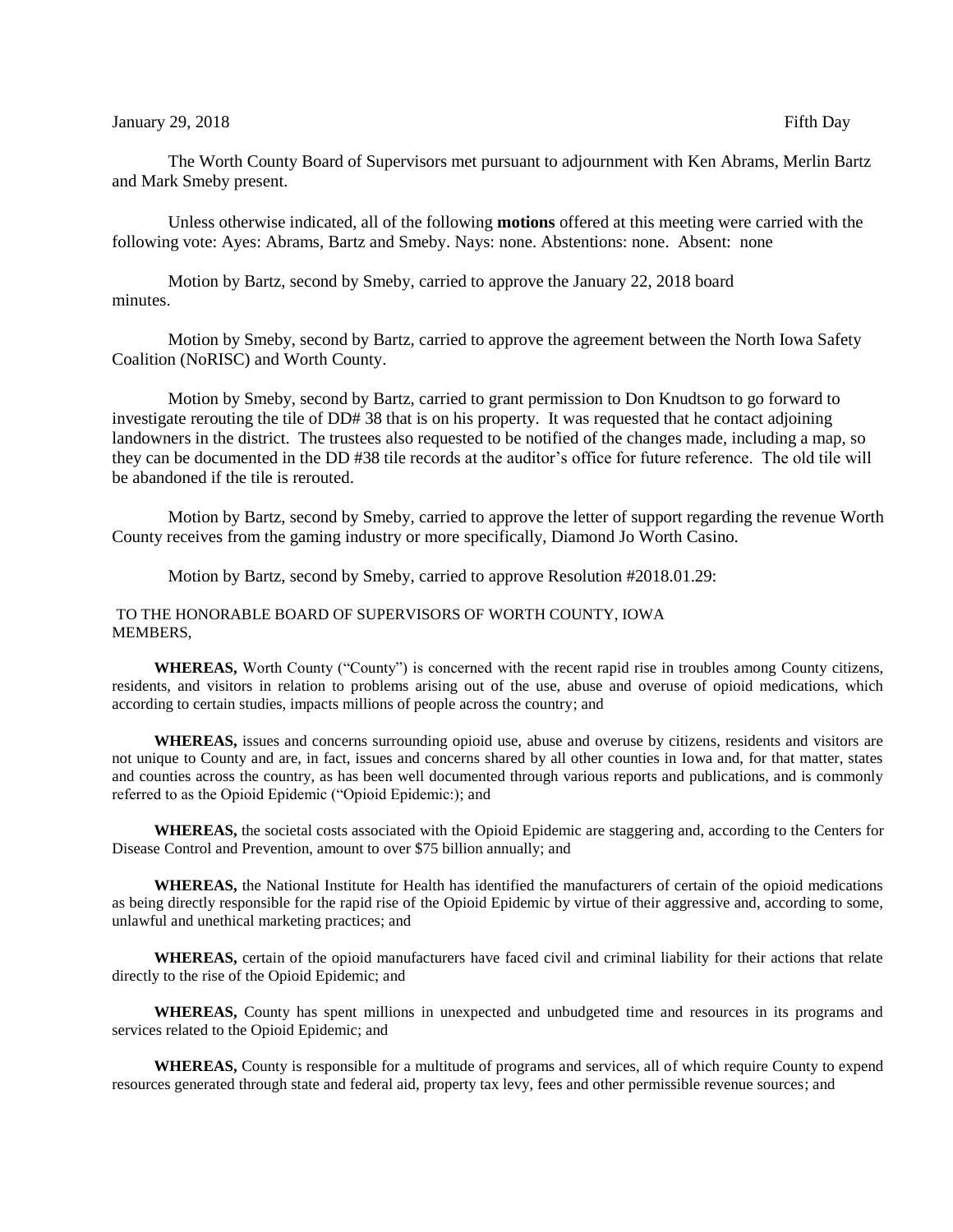**WHEREAS,** County's provision of programs and services becomes more and more difficult every year because the costs associated with providing the Opioid Epidemic programs and services continue to rise, yet County's ability to generate revenue is limited by strict levy limit caps and stagnant or declining state and federal aid to County; and

**WHEREAS,** all sums that County expends in addressing, combatting and otherwise dealing with the Opioid Epidemic are sums that cannot be used for other critical programs and services that County provides to County citizens, residents and visitors; and

**WHEREAS,** County has been informed that numerous counties and states across the country have filed or intend to file lawsuits against certain of the opioid manufacturers in an effort to force the persons and entities responsible for the Opioid Epidemic to assume financial responsibility for the costs associated with addressing, combatting and otherwise dealing with the Opioid Epidemic; and

**WHEREAS,** County has engaged in discussions with representatives of the law firms of Crueger Dickinson LLC, Simmons Hanly Conroy LLC, and von Briesen & Roper, s.c., (the "Law Firms") related to the potential for County to pursue certain legal claims against certain opioid manufacturers; and

**WHEREAS,** County has been informed that the Law Firms have the requisite skill, experience and wherewithal to prosecute legal claims against certain of the opioid manufacturers on behalf of public entities seeking to hold them responsible for the Opioid Epidemic; and

**WHEREAS,** the Law Firms have proposed that County engage the Law Firms to prosecute the aforementioned claims on a contingent fee basis whereby the Law Firms would not be compensated unless County receives a financial benefit as a result of the proposed claims and the Law Firms would advance all claim-related costs and expenses associated with the claims; and

**WHEREAS,** all of the costs and expenses associated with the claims against certain of the opioid manufacturers would be borne by the Law Firms; and

**WHEREAS,** the Law Firms have prepared an engagement letter, which is submitted as part of this Resolution ("Engagement Letter") specifying the terms and conditions under which the Law Firms would provide legal services to County and otherwise consistent with the terms of this Resolution; and

**WHEREAS,** County is informed that the Iowa Counties Association has engaged in extensive discussions with the Law Firms and has expressed a desire to assist the Law Firms, County and other counties in the prosecution of claims against certain of the opioid manufacturers; and

**WHEREAS,** County would participate in the prosecution of the claim(s) contemplated in this Resolution and the Engagement Letter by providing information and materials to the Law Firms and, as appropriate, the Iowa State Association of Counties as needed; and

**WHEREAS,** County believes it to be in the best interest of County, its citizens, residents, visitors and taxpayers to join with other counties in and outside Iowa in pursuit of claims against certain of the opioid manufacturers, all upon the terms and conditions set forth in the Engagement Letter; and

**WHEREAS,** by pursuing the claims against certain of the opioid manufacturers, County is attempting to hold those persons and entities that had a significant role in the creation of the Opioid Epidemic responsible for the financial costs assumed by County and other public agencies across the country in dealing with the Opioid Epidemic.

## **NOW, THEREFORE, BE IT RESOLVED:**

County authorizes, and agrees to be bound by, the Engagement Letter and hereby directs the appropriate officer of the County to execute the Engagement Letter on behalf of the County; and